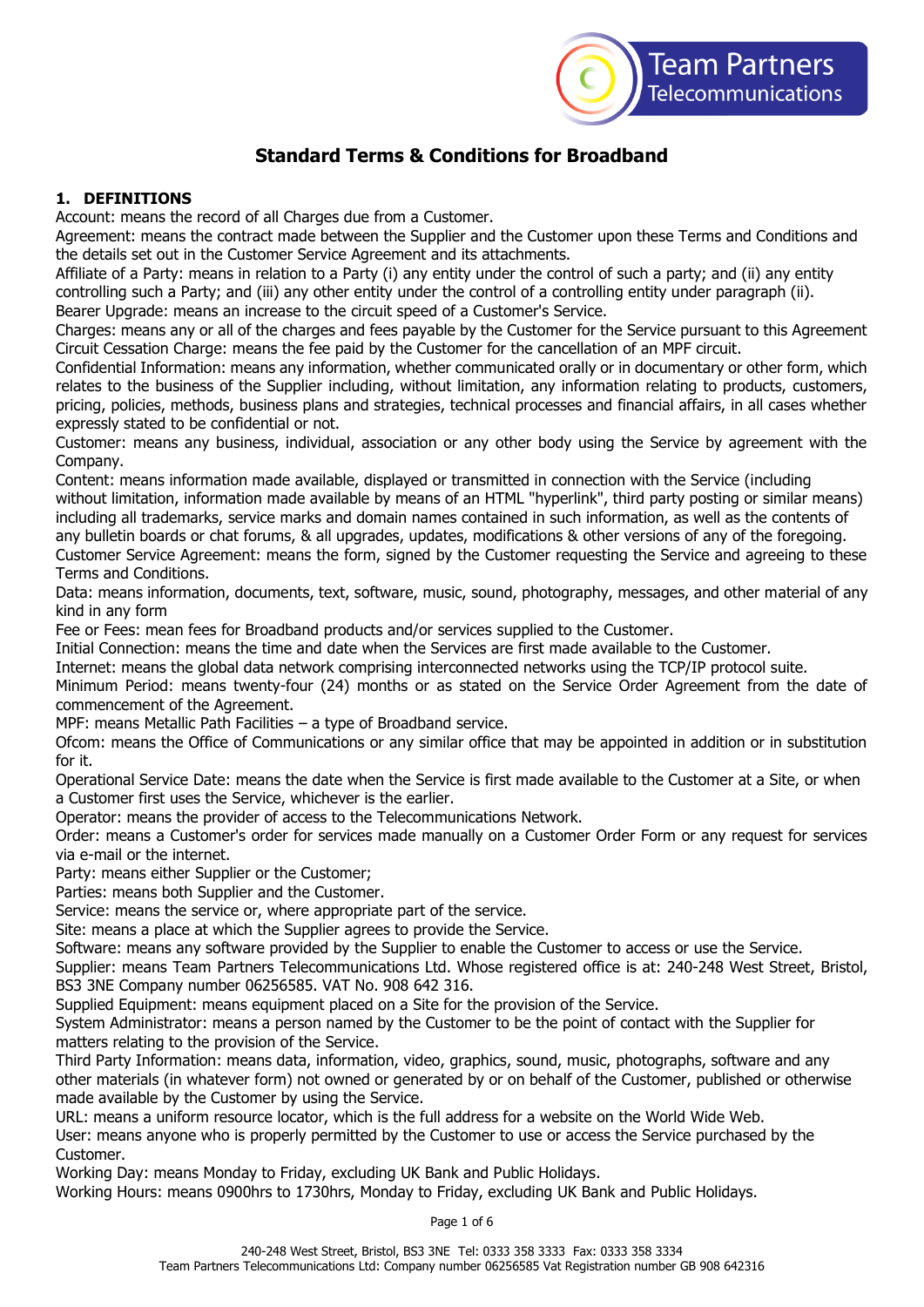

# **2. COMMENCEMENT AND DURATION OF THIS CONTRACT**

2.1. This Contract begins on the date that the Order Form is signed by both parties and will continue for the Minimum Period until and unless terminated in accordance with this Contract.

## **3. PROVISION OF SERVICES**

- 3.1. The Supplier will:
	- 3.1.1. Provide the Customer with the Service on the terms of this Contract;
	- 3.1.2. Use reasonable endeavours to provide the Service by the date agreed with the Customer but all dates are estimates and Supplier has no liability for any failure to meet any date and
	- 3.1.3. Provide the Service with the reasonable skill and care of a competent telecommunications service provider.
	- 3.1.4. Supplier will repair faults as quickly as possible. While we aim to respond to and resolve all faults within 24 hours, we cannot quarantee a resolution time.
- 3.2. Occasionally the Supplier may:
	- 3.2.1. For operational reasons change the technical specification of the Service and/or the codes or numbers used by Supplier for the provision of the Service, provided that any change to the technical specification does not materially affect the performance of the Service;
	- 3.2.2. Give the Customer instructions which it believes are necessary for reasons of health, safety or the quality of any telecommunications service provided by the Supplier to the customer or any other customer; or
	- 3.2.3. Temporarily suspend the Service because of an emergency or to undertake maintenance or to implement improvements. The Supplier will use reasonable endeavours to keep the periods of temporary suspension to a minimum and will restore Service as soon as possible.

Before doing any of these things, the Supplier will give the customer as much notice as possible in accordance with Clause 20 of this contract.

3.3. With the exception of the Supplied Equipment and the Software, the Customer is responsible for providing suitable computer hardware, software and telecommunications equipment and services necessary to access and use the Service.

# **4. SUPPLIED EQUIPMENT**

- 4.1. Where the Supplier needs to supply & install equipment at a site to enable the Supplier to provide the Service the Customer will prior to installation:
	- 4.1.1. Prepare the site in accordance with the Supplier's reasonable instructions, if any;
	- 4.1.2. make available a suitable place and conditions for the supplied equipment; and
	- 4.1.3. Provide at no charge to the Supplier sufficient electricity to power the supplied equipment.

After installation is completed it is the Customer's responsibility to restore the condition of the site, including any re-decorating that may be required.

4.2. The Customer is responsible for the Supplied Equipment and must not add to, modify or in any way interfere with the Equipment, nor allow anyone else (other than someone authorised by the Supplier) to do so. The Customer will be liable to the Supplier for any loss of or damage to the Supplied Equipment, except where such loss or damage is due to fair wear and tear or is caused by the Supplier, or anyone acting on the Supplier's behalf.

# **5. CONNECTION OF EQUIPMENT TO THE SERVICE**

- 5.1. The Customer must ensure that any equipment connected to or used with the Service is connected and used in accordance with any applicable instructions, safety or security procedures.
- 5.2. The Customer must ensure that any equipment, which is attached (directly or indirectly) to the Service, is technically compatible with the Service and approved for that purpose under any relevant legislation.

#### **6. ACCESS AND SITE REGULATIONS**

6.1. To enable the Supplier to carry out its obligations under this Contract the Customer will provide the Supplier employees, and anyone acting on the Supplier's behalf, who produces a valid identity card, with access to any Site or any other premises outside the Supplier's control at all reasonable times. The Supplier or any one acting on behalf of the Supplier, will normally only require access during its Working Hours but may, on reasonable notice, require the Customer to provide access at other times. The Supplier may agree to work outside its Working Hours, but the Customer must pay the Supplier's additional charges for doing so.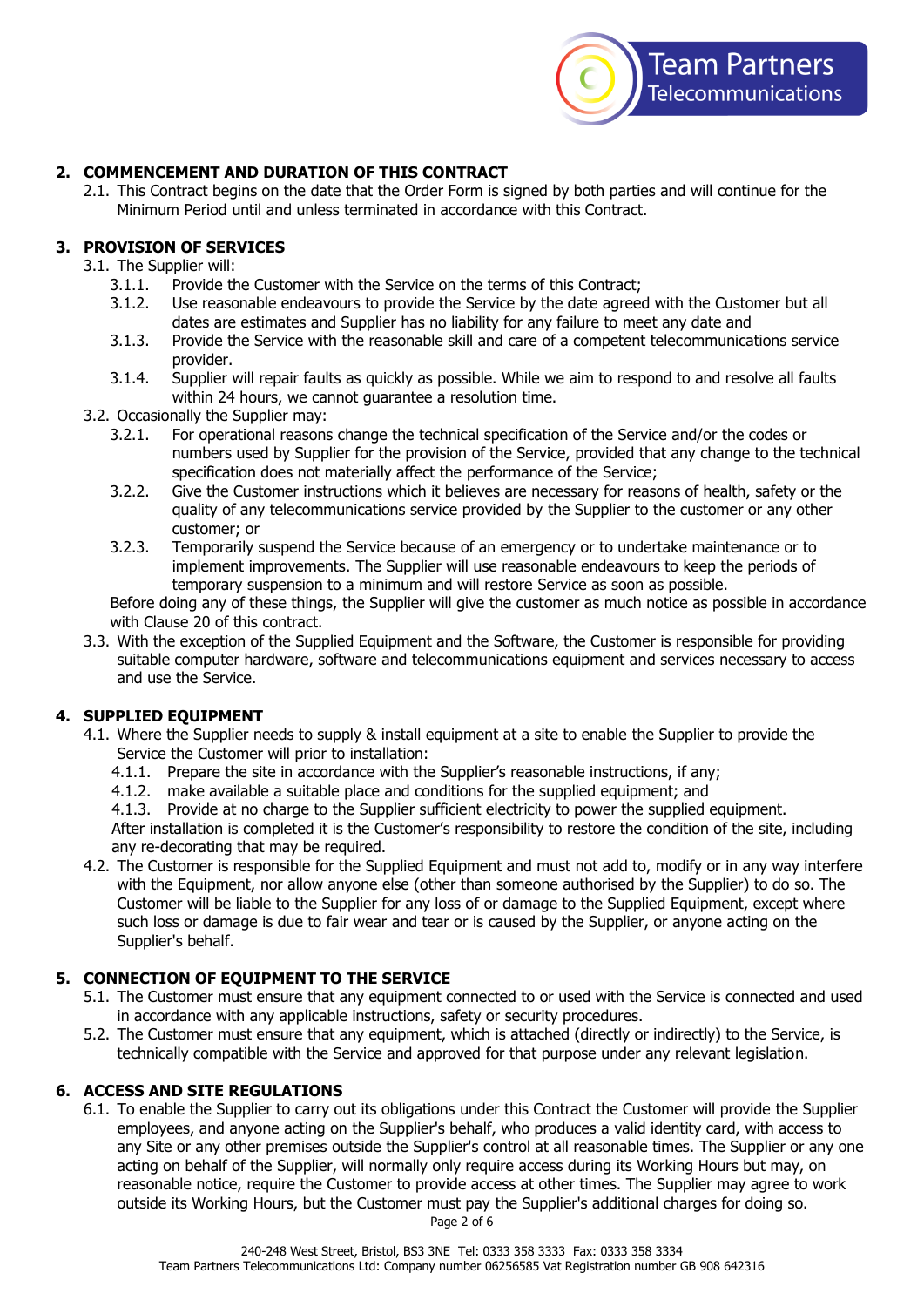

- 6.2. The Supplier employees and anyone acting on the Supplier's behalf will observe the Customer's reasonable Site regulations (or regulations pertaining to the relevant premises) as previously advised in writing to the Supplier. In the event of any conflict between the Site (or relevant premises) regulations and this Contract, this Contract will prevail.
- 6.3. The Supplier and the Customer will meet each other's reasonable requirements for the safety of people on any Site (or relevant premises).

# **7. USE OF THIS SERVICE**

- 7.1. The Customer may use the Service for its own purposes. Provided that:
	- 7.1.1. The Customer complies with the terms of any communications legislation;
	- 7.1.2. The Customer or any User does not use the Service to send any communication which is illegal including spam or to send or provide unsolicited advertising or promotional material or, knowingly to receive responses to any spam, unsolicited advertising or promotional material sent or provided by any third party; and
	- 7.1.3. The Customer shall remain responsible for any access and use of the Service by its Users, all charges incurred and compliance with all terms and conditions by its Users under this Contract.
- 7.2. So far as may be permitted by relevant law or regulation, it is agreed that Supplier will have no liability and the Customer will make no claim in respect of any matter arising from any use of the Service which is contrary to the provisions of clause 7.1 and/or the Supplier's specific instructions, such instructions to be provided in writing under the notice provisions of clause 19.
- 7.3. Except as may be otherwise specifically provided under this Contract, the obligations and responsibilities of the Supplier under this Contract are solely to the Customer and not to any third party, including any other User. To the extent permitted by law, and subject to the limitations of liability in clause 13, the Customer will indemnify the Supplier against any liabilities or costs arising from any and all claims by any third party in connection with the use of the Service.
- 7.4. We provide business grade broadband and as such Peer-to-Peer (P2P) traffic is banned. If you require P2P capability this can be arranged. Additional charges will apply.

# **8. INTERNET**

8.1. The Service enables access to the Internet. The Internet is separate from the Service and use of the Internet is solely at the Customer's risk and subject to all applicable laws. The Supplier has no responsibility for any information, software, services or other materials obtained by the Customer using the Internet.

# **9. INTELLECTUAL PROPERTY**

- 9.1. Ownership of and all intellectual property rights in any Supplied Equipment, software, operating manuals and associated documentation, made available as part of the Service or otherwise generated by or for the Supplier in connection with this Contract, shall remain the property of the Supplier or its licensors. The Supplier will grant the Customer a personal, non-transferable and non-exclusive license to use and to permit its Users to use, in object code form, the Software and associated written and electronic documentation and data furnished by the Supplier pursuant to this Contract, solely as necessary for receipt of the Service and solely in accordance with this Contract and the applicable written and electronic documentation. The term of any license granted by the Supplier pursuant to this clause 9.1 is co-terminus with the Minimum Period for the Service with which the Software is associated.
- 9.2. The Customer must not, without Supplier's prior written consent, copy or download the Software and must promptly return all tangible material relating to the Software to the Supplier following termination of the Service or this Contract whichever takes place earliest, unless required under applicable law and/or regulation and unless the tangible material relating to the Software is required for the provision of the Service which is still being provided to the Customer at the time of termination of the Contract. The Customer must not take any steps to modify the Software, or reverse assemble, reverse compile (except as permitted by applicable law) or otherwise derive a source code version of the Software. The Software is and will remain the sole and exclusive property of the Supplier or its supplier.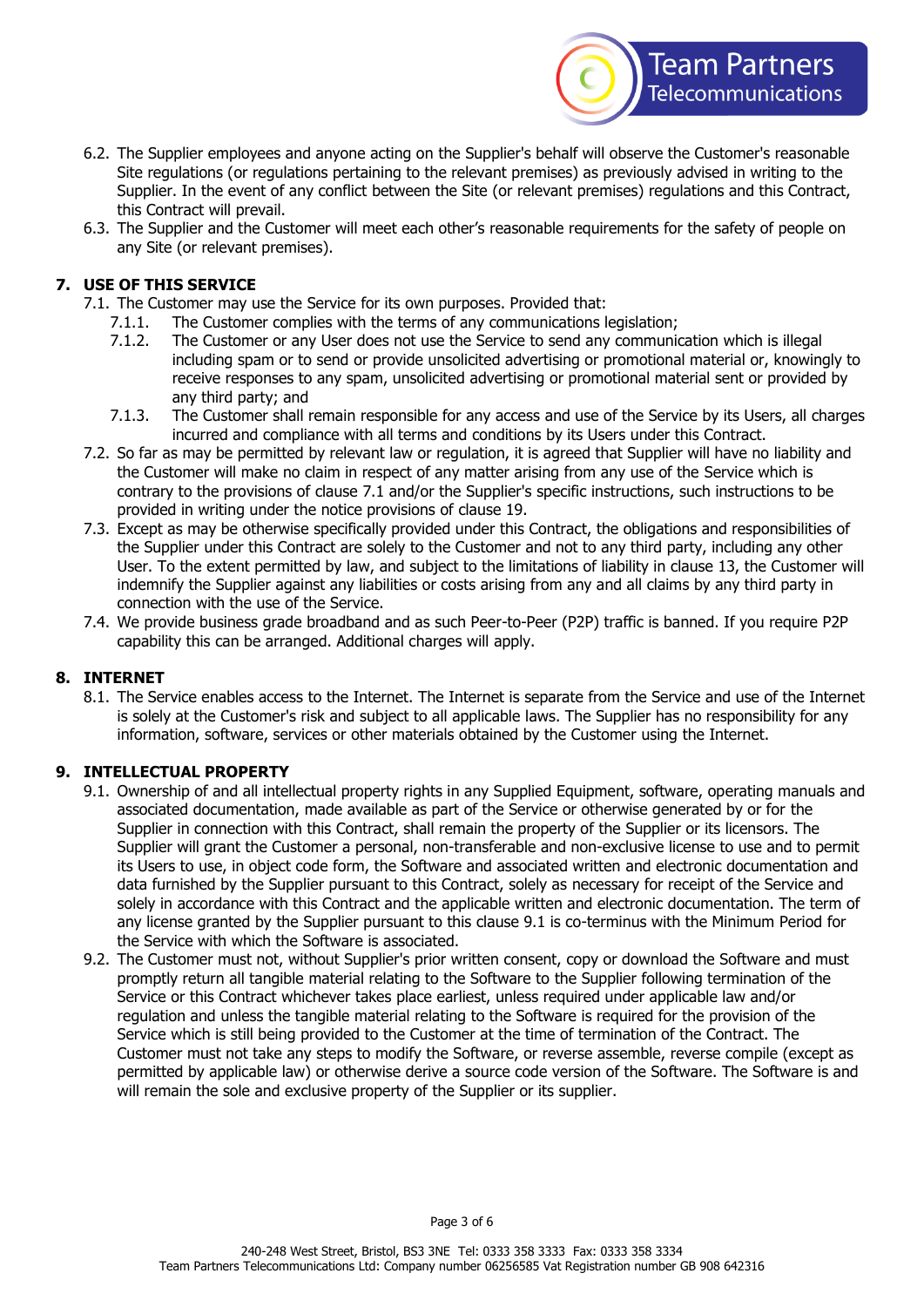

## **10. INTELLECTUAL PROPERTY INDEMNITIES**

- 10.1. The Supplier will defend, indemnify and hold the Customer harmless against all claims and proceedings arising from alleged infringement of any third party's intellectual property rights by reason of the Supplier's provision of the Service. As a condition of this indemnity the Customer must:
	- 10.1.1. Notify the Supplier promptly in writing of any allegation of infringement;
	- 10.1.2. Make no admission relating to infringement;
	- 10.1.3. Allow the Supplier to conduct all negotiations and proceedings and give the Supplier all reasonable assistance in doing so (The Supplier will pay the Customer's reasonable expenses for such assistance); and
	- 10.1.4. Allow the Supplier to modify or replace the Service, or any item provided as part of the Service, so as to avoid the infringement, provided that the modification or replacement does not materially affect the performance of the Service.
- 10.2. If the Service becomes, or the Supplier believes it is likely to become, the subject of an allegation or claim for infringement of any intellectual property rights as referred to in clause 10.1, the Supplier, at its option and expense, may secure for the Customer a right of continued use or modify or replace the Service, as set forth in clause 10.1(d), so that it is no longer infringing. If neither of those remedies is available to the Supplier on reasonable terms, Supplier may so notify the Customer and terminate such infringing Service without penalty to either Party.
- 10.3. The indemnity and remedies in clauses 10.1 and 10.2 are the exclusive remedies for claims of infringement and do not apply to claims for infringements related to the Customer's or User's Content in connection with the Service, the use of the Service in conjunction with other equipment, software or services not supplied by the Supplier or to infringements occasioned by work done by the Supplier in accordance with directions or specifications given by the Customer or designs made by, or on behalf of, the Customer, including any part of the Service designed to the Customer's specifications. The Customer will indemnify and hold the Supplier harmless against all claims, proceedings and expenses arising from such infringements and will immediately cease any activity which gives rise to the alleged infringement.
- 10.4. The limitations and exclusions of liability contained in clause 13, do not apply to this clause 10.

#### **11. CONFIDENTIALITY**

- 11.1. The parties will keep in confidence any information (whether written or oral) of a confidential nature (including software and manuals) obtained under this Contract and will not disclose that information to any person (other than their employees or professional advisers, or in the case of the Supplier the employees of the Supplier who need to know the information) without the written consent of the other party.
- 11.2. This clause 11 will not apply to:
	- 11.2.1. Any information, which has been, published other than through a breach of this Contract;
	- 11.2.2. Information lawfully in the possession of the recipient before the disclosure under this Contract took place;
	- 11.2.3. Information obtained from a third party who is free to disclose it; and
	- 11.2.4. Information which a party is requested to disclose and if it did not could be required by law to do so. The disclosing party shall notify the other in writing of such disclosure.
- 11.3. This clause 11 will remain in effect for 2 years after the termination of this contract.

#### **12. CHARGES AND PAYMENT**

- 12.1. Charges may be payable upon invoice or prior to the initial connection by direct debit.
- 12.2. If charges are ascertainable in advance they may be invoiced in advance. In respect of unascertainable future charges the supplier may require a reasonable security deposit. Invoices can be monthly, quarterly or annually.
- 12.3. The supplier requires the customer to pay by direct debit. In the event that the customer is unwilling or unable to pay by the chosen automated means or such automated means are not set up or fail for any reason an additional £39 administration charge shall be levied for each invoice.
- 12.4. Invoices are payable within 14 days of their date. If a direct debit instruction is cancelled by the customer and collection is not made all services will be disconnected without notice. A reconnection fee will apply upon receipt of all outstanding invoices.
- 12.5. Overdue payments shall be subject to a fixed sum penalty or interest at an annual rate equal to the statutory interest rate chargeable under the Late Payment of Commercial Debts (Interest) Act 1998 both before and after judgement.
- 12.6. Charges are exclusive of Value Added Tax.

Page 4 of 6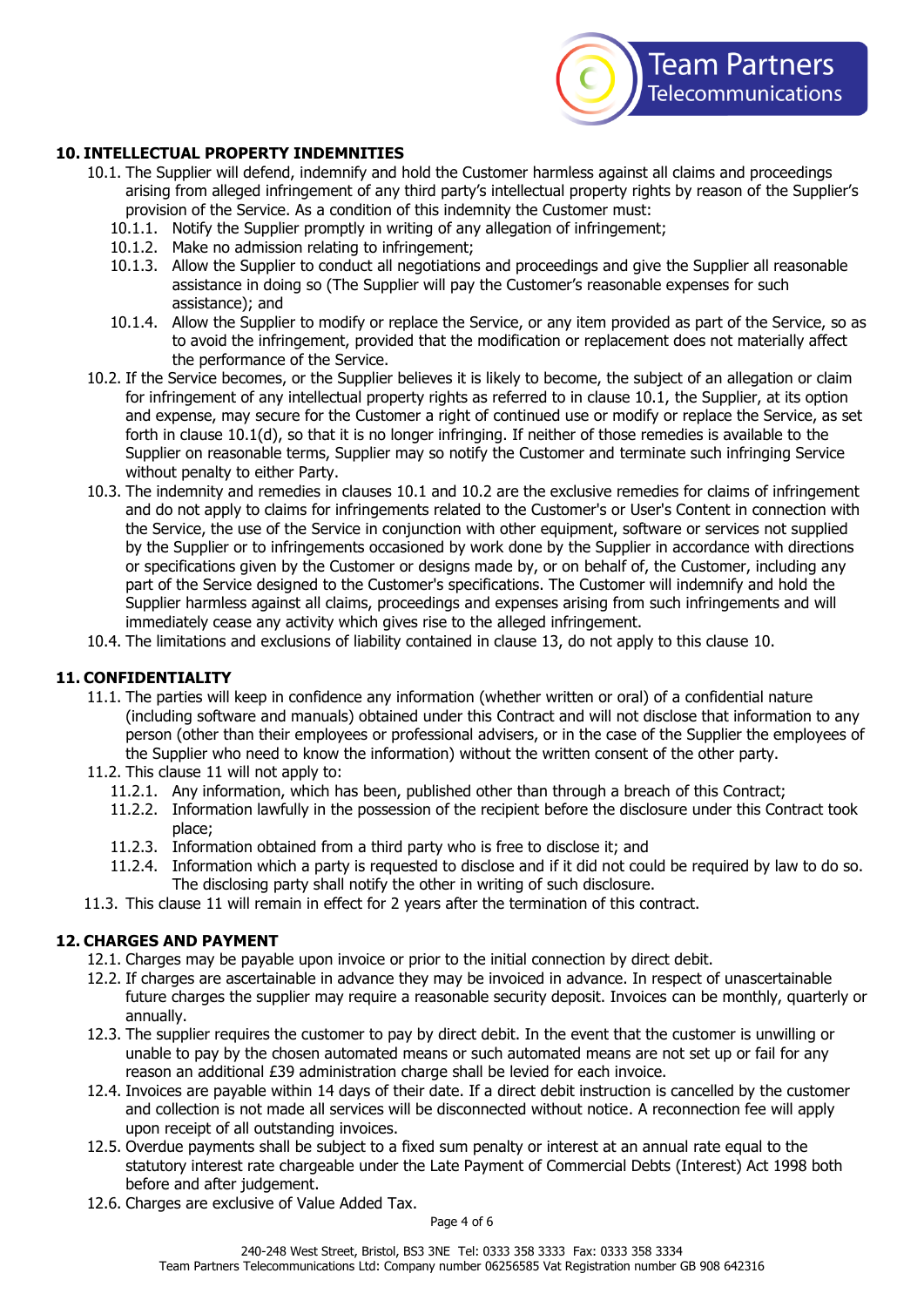

- 12.7. The supplier shall in respect of each service be entitled to review and vary from time to time the Charges and introduce new charges.
- 12.8. Charges may also be imposed in the following circumstances brought about by a customer request:- 12.8.1. Change of service.

## **13. LIMITATION OF LIABILITY**

- 13.1. Neither Party excludes or restricts in any way its liability for death or personal injury resulting from its own negligence or the negligence of its employees or agents acting in the course of their employment or agency or for fraudulent misrepresentation.
- 13.2. Subject to clause 13.1, neither Party shall be liable to the other or to any third party, (whether in contract, tort, under statute or otherwise (including in each case negligence) for any of the following types of loss or damage arising under or in relation to this Contract or any part of it:
	- 13.2.1. Any loss of profits, business contracts, anticipated savings, goodwill, or revenue, and/or
	- 13.2.2. Any loss or corruption or destruction of data; and/or
	- 13.2.3. Any special, indirect or consequential loss or damage whatsoever, whether or not that Party was advised in advance of the possibility of such loss or damage.

#### **14. MATTERS BEYOND THE REASONABLE CONTROL OF EITHER PARTY**

- 14.1. Neither Party shall be liable for the performance of its obligations if the Parties can establish that performance has been prevented by Force Majeure hereinafter defined, which shall include, but not be limited to events which are unpredictable, unforeseeable, irresistible and beyond the Parties' control, such as any extremely severe weather, flood, landslide, earthquake, storm, lightning, fire, subsidence, epidemic, acts of terrorism, outbreak of military hostilities (whether or not war is declared), riot, explosions, strikes or other labour unrest, civil disturbance, sabotage, expropriation by governmental authorities or other act or any event that is outside the reasonable control of the concerned Party ("Force Majeure Event").
- 14.2. In the event of:
	- 14.2.1. A refusal or delay by a third person to supply a telecommunications service to the Supplier and where there is no alternative service available at reasonable cost; or
	- 14.2.2. The Supplier being prevented by restrictions of a legal or regulatory nature from supplying the Service.

The Supplier will have no liability to the Customer for failure to supply the Service.

14.3. If any of the events detailed in clauses 14.1 & 14.2 continue for more than 30 (thirty) days, either Party may serve notice on the other terminating the affected part of the Service, without liability to the other Party.

#### **15. TERMINATION OF THIS CONTRACT BY NOTICE**

- 15.1. The Customer may terminate this Contract on 60 days notice, in writing, to the Supplier.
- 15.2. The Supplier may terminate this Contract at 60 days notice, in writing, to the Customer.
- 15.3. A Customer terminating this Contract before its Minimum Period has expired must pay the Supplier:
	- 15.3.1. Any outstanding Connection Charges; and
	- 15.3.2. The complete rental for the remainder of the contract.

#### **16. BREACHES OF THIS CONTRACT**

16.1. Either party may terminate this contract immediately on notice if the other:

- 16.1.1. Commits a material breach of this Contract, which is capable of remedy, and fails to remedy the breach within a reasonable time of a written notice to do so; or
- 16.1.2. Commits a material breach of this Contract which cannot be remedied; or
- 16.1.3. Is repeatedly in breach of this Contract; or
- 16.1.4. Is the subject of a bankruptcy order, or becomes insolvent, or makes any arrangement or composition with or assignment for the benefit of their creditors, or if it goes into either voluntary (otherwise than for reconstruction or amalgamation) or compulsory liquidation or a receiver or administrator is appointed over its assets.
- 16.2. If the Supplier is entitled to terminate this Contract under clause 16.1, the Supplier may, on giving prior notice where practicable suspend the Service without prejudice of such termination rights. Where the Service is suspended under this clause, the Customer must pay the charges for the Service until this Contract is terminated.